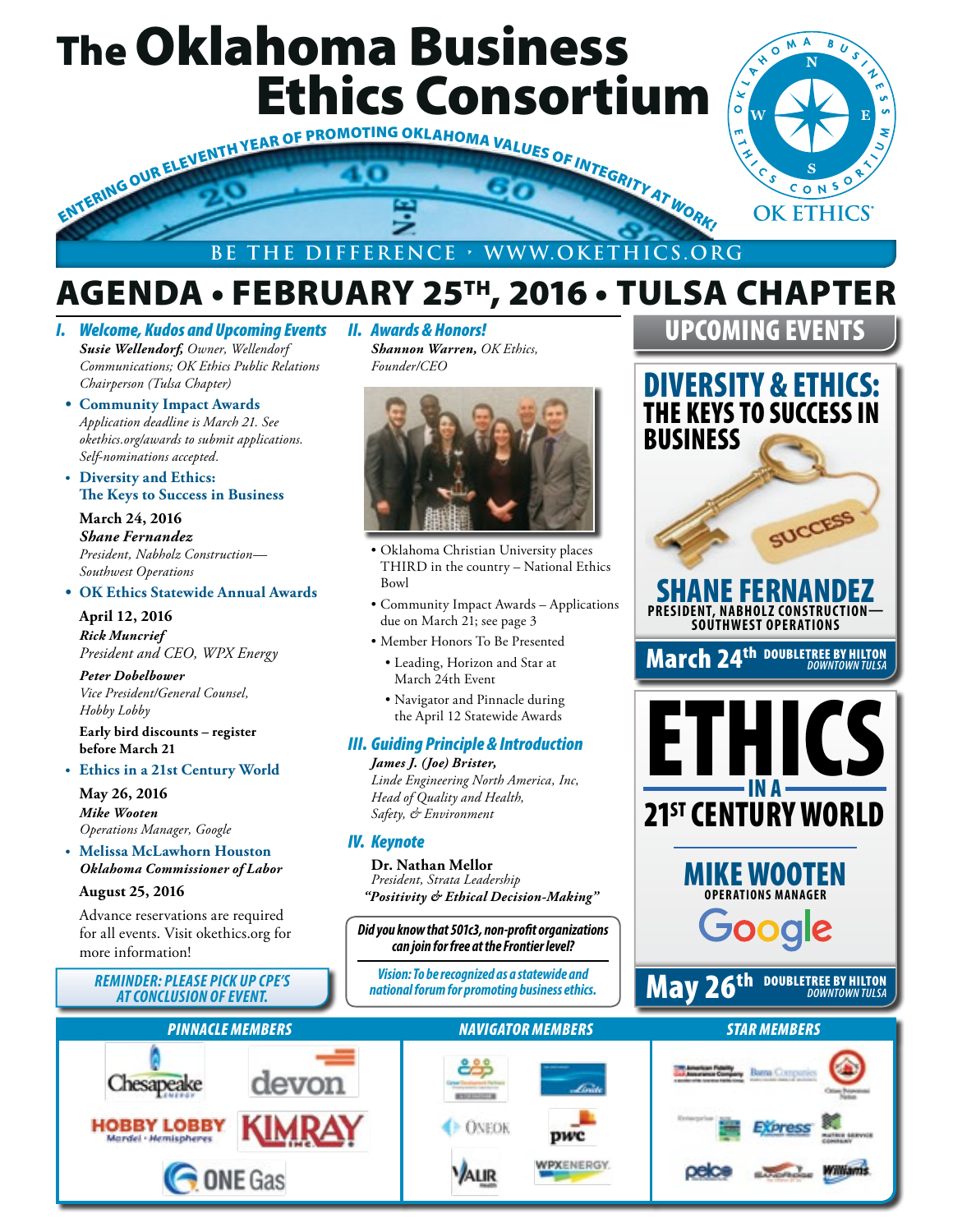## *REMINDER: PLEASE PICK UP CPE'S AT CONCLUSION OF EVENT.*

## *APPRECIATION:*

OK Ethics relies primarily on volunteers to achieve the organization's successful pursuit of Oklahoma's values of integrity at work. It takes leadership and teamwork to host these exciting events and we salute your dedication in achieving OK Ethics' mission! Listed below are today's volunteers who consistently provide service to our members:

### *AGENDAS:*

Thank you Dr. Steve Rockwell from the University of Tulsa for printing this month's agendas. We need help from individuals willing to print future agendas. Please contact Lynn Flinn at lynn@rowland-group.com.

### *VOLUNTEERS–AMBASSADOR TEAM:*

These friendly people welcome our guests each month and assist in helping them locate seats. They also arrive early to help distribute agendas and assist with name tags.

| <b>Karie Mullins</b>    | <b>Navico</b>     | Team Leader |
|-------------------------|-------------------|-------------|
| <b>Glenda Cantrell</b>  | ONE Gas, Inc.     | Ambassador  |
| <b>Shelley Gallaway</b> | ONE Gas, Inc.     | Ambassador  |
| <b>Laurie Rosenbaum</b> | ONE Gas, Inc.     | Ambassador  |
| <b>Amber Waid</b>       | ONEOK, Inc.       | Ambassador  |
| <b>Stephanie Pitt</b>   | The Rowland Group | Ambassador  |

### *VOLUNTEERS–REGISTRATION TEAM:*

These dependable individuals diligently record our guests' attendance and handle the collection of fees:

| Alicia Goodloe        | The Bama Companies, Inc.          | Volunteer Coordinator & Registration |
|-----------------------|-----------------------------------|--------------------------------------|
| <b>David Christie</b> | The Bama Companies, Inc.          | Reaistration                         |
| <b>Vanessa Statum</b> | Career Development Partners, Inc. | Registration                         |

#### *SPECIAL INITIATIVES:*

| <b>Susie Wellendorf</b> | <b>Wellendorf Communications</b>   | PR                                 |
|-------------------------|------------------------------------|------------------------------------|
| <b>Michael Oonk</b>     | American Bank and Trust            | Facilities & Logistics             |
| <b>Lynn Flinn</b>       | The Rowland Group                  | Tulsa Chapter Founder & Programs   |
| <b>James Kelley</b>     | The Rowland Group                  | Membership                         |
| <b>Travis Jones</b>     | <b>Career Development Partners</b> | Programs & Consortium Board member |
| <b>Nick Minden</b>      | Darby Equipment                    | Programs                           |
| <b>Tom Vincent</b>      | <b>Gable Gotwals</b>               | Programs                           |
| <b>Susan Pate</b>       | <b>Stinnett &amp; Associates</b>   | Accountant                         |

#### *OTHER INITIATIVES:*

| Jodi Shumway*     | <b>Accounting Principals</b> | <b>OK Ethics Member</b><br><b>Care Coordinators</b> |
|-------------------|------------------------------|-----------------------------------------------------|
| Jalisha Petties*  |                              |                                                     |
| Anna Rosenthal*   |                              |                                                     |
| Factor 110*       |                              | Name Tags and Guest Services                        |
| The Creative Guy* |                              | Agenda Design                                       |

 *\*Paid Service Provider*

### *HELP WANTED:*

Volunteers to print the monthly agenda. Please contact either Lynn Flinn at lynn@rowland-group. com or Shannon Warren at warrenokla@cox.net.

Ambassadors to welcome and assist guests at monthly events. Please contact either Karie Mullins at legalmullins@cox.net or Alicia Goodloe at AGoodloe@bama.com.

Got an idea for a program? We could use help if you actually know the presenter and they have something interesting to say about ethics, integrity or character in business. Let us hear from you! Contact Shannon Warren at warrenokla@cox.net.

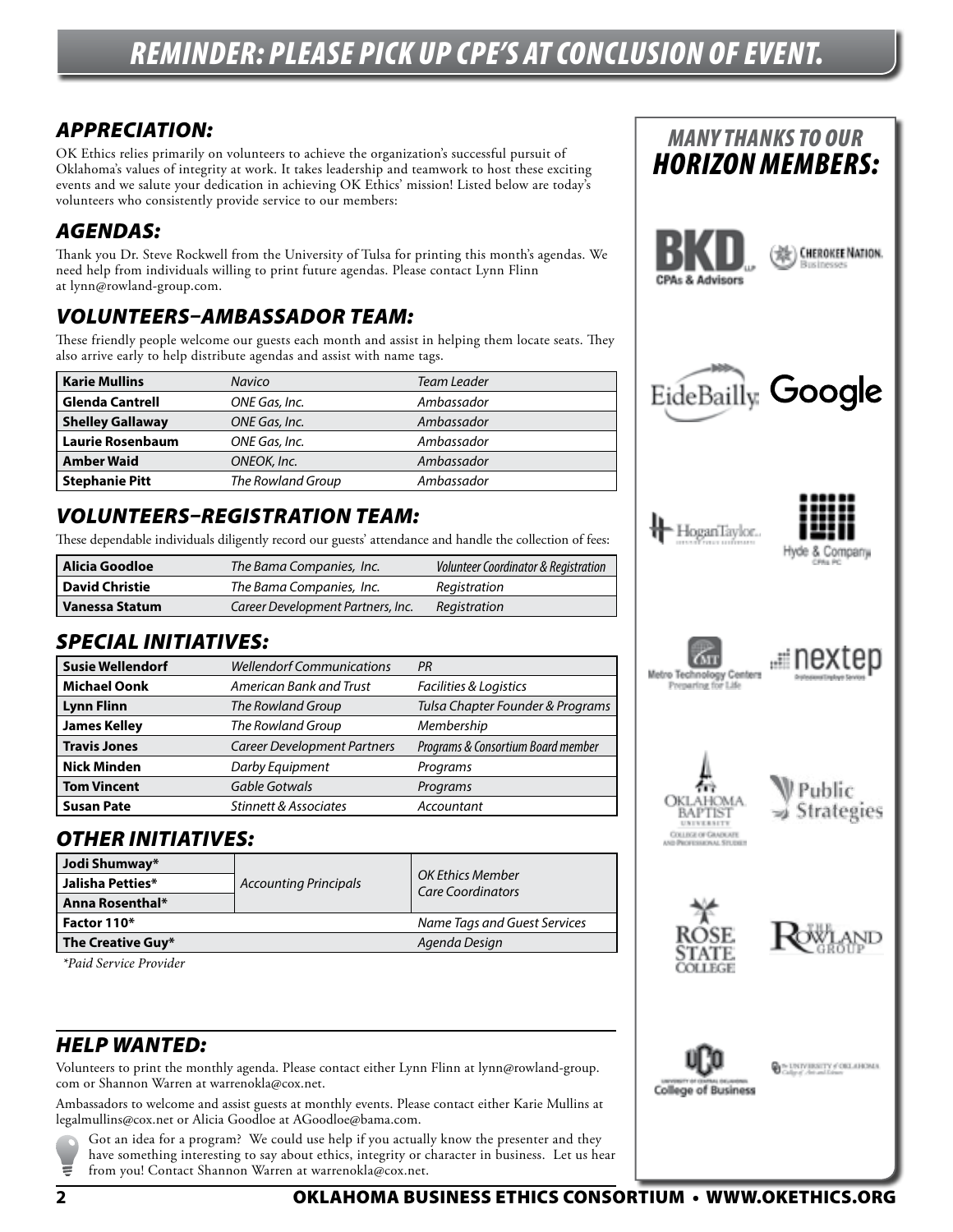

# About the Community Impact Awards

- **I) Education:** Organizations honored in this category have demonstrated an ability to engage students and faculties in initiatives that significantly promote ethical behavior on Oklahoma campuses. Efforts will be assessed based on the width and depth of these endeavors. For example, while monetary outreach is a consideration, the selection team will also be interested in other factors, such as the number of individuals impacted and the degree to which the initiatives have made a positive difference.
- **II) Community:** Businesses honored in this category have made significant outreach efforts that serve to uplift the community, specifically by promoting strong principles, ethical leadership and integrity.

# *Visit www.okethics.org/awards for more information and to submit applications.*

## *AWARD APPLICATIONS DUE BY MARCH 21. SELF-NOMINATIONS ACCEPTED.*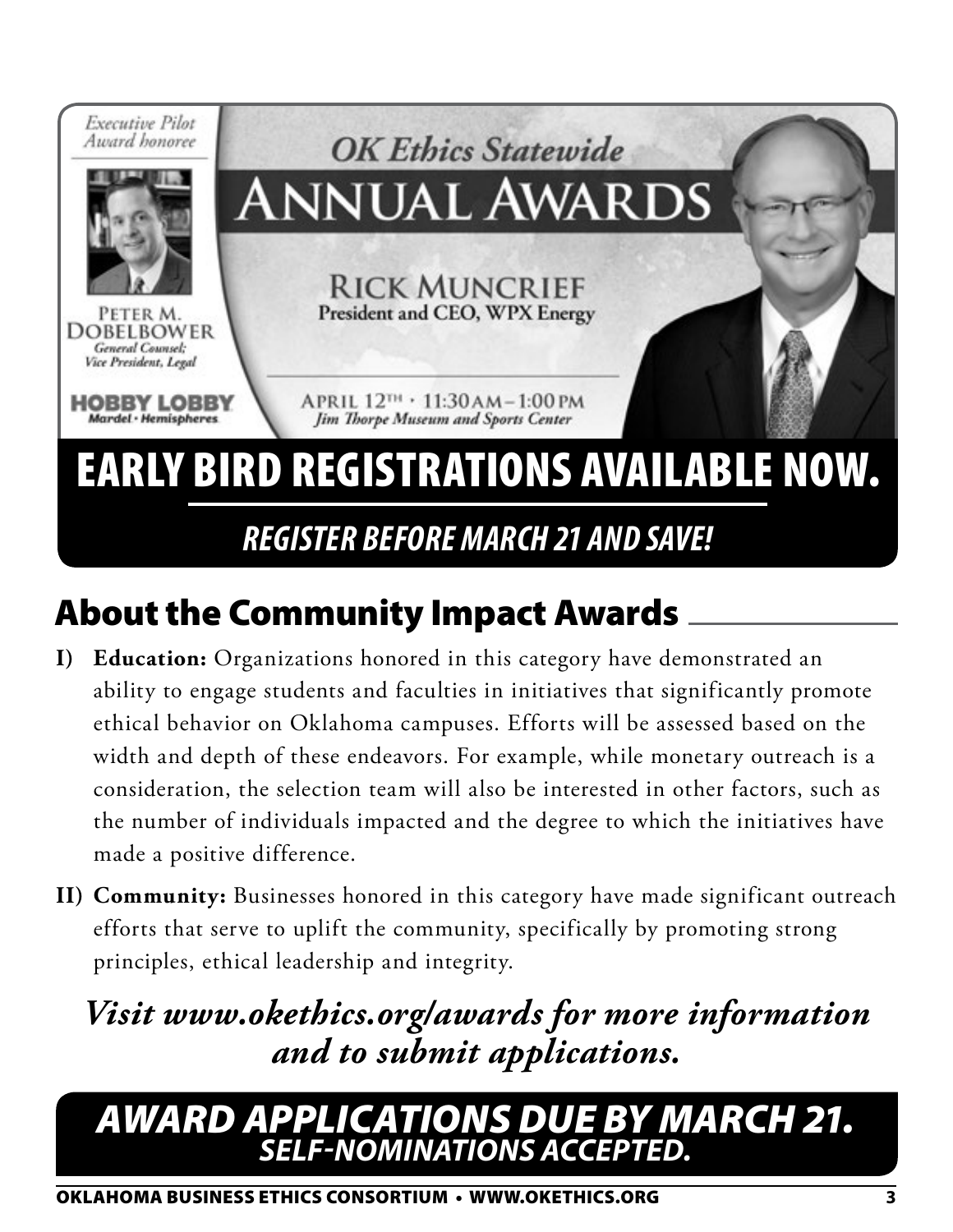## *REMINDER: PLEASE PICK UP CPE'S AT CONCLUSION OF EVENT.*

# POSITIVITY & ETHICAL DECISION-MAKING

## DR. NATHAN MELLOR *CEO OF STRATA LEADERSHIP*

#### *ABOUT OUR PRESENTER:*

Dr. Nathan Mellor serves as CEO of Strata Leadership and Principal Technologies, Inc., based in Oklahoma City, Oklahoma.

Nathan holds the Bachelor of Arts and the Master of Science in Education degrees from Harding University where he was named Student Association President and Graduate Assistant to the President. He earned the Master of Dispute Resolution degree from the Pepperdine University School of Law – Straus Institute for Dispute Resolution, where he was named a Straus Fellow and the Doctor of Education in Organizational Leadership degree from Pepperdine University where he was a Colleagues Grant recipient.

Dr. Mellor has consulted, trained, and lectured throughout America and abroad, a sampling of recent clients include: AAR Corporation, American Airlines, ArcBest Corporation, Bob Moore Auto Group, CoorsTek, Devon Energy, Direct Energy, Kansas Aviation, Kimray Inc., Locke Supply and SandRidge Energy.

Dr. Mellor has also worked with numerous nonprofits and governmental agencies including: Alaska Dept. of Legislative Audit, Boulder County Sheriff's Department, City of Boulder, Mississippi Department of Human Services, Mobile County Probate Court, Oklahoma City Police Department, Oklahoma Health Care Authority, Oklahoma Department of Human Services, ResCare,

> *Visit okethics.org for resources, videos, articles and to see who's who.*

Texas Department of Agriculture, Texas Juvenile Justice Association, U.S. Food and Drug Administration, Variety Care, Virginia Department of Social Services, and many others.

In pursuit of education, humanitarian, and religious interests he has studied or taught in Australia, Belize, China, England, Guyana, Israel, Jordan, Mexico, Russia, and Rwanda.

Dr. Mellor has nearly 15 years experience teaching undergraduate and graduate courses at Baker College, Pepperdine University, and Oklahoma Christian University. He is currently an adjunct professor at Oklahoma Baptist University in the Master of Business Administration program.

Leadership programs co-developed by Dr. Mellor, including Peace Through Business Rwanda and Four Star Debate with General Tommy Franks, have been highlighted on CNN Inside Africa, FOX News, and FOX Radio. He is also the co-founder of the Presidential Leadership Institute hosted on the campus of York College and in collaboration with the Eisenhower Presidential Museum and Library.

Nathan and his wife Christie were married in 1997 and have two daughters. You can read monthly articles by Dr. Mellor in the Character Core Magazine or watch his TEDx talk found on the Strata Leadership website.



#### *GENERAL PROGRAM DISCLAIMERS:*

**LEGAL:** Members of the Oklahoma Business Ethics Consortium frequently share information concerning various issues and developments that may have legal implications. The discussions, commentary, and handouts at Consortium meetings or presentations to other organizations are for general informational purposes only. They cover only some aspects of the subject topic, and do not constitute a complete legal analysis of the topic or how it might apply to any particular set of facts. Before taking any action based on information presented during a Consortium event, participants are encouraged to consult a qualified attorney.

**CPE'S:** From time to time, Continuing Professional Education credits are offered. Because OK Ethics relies heavily on volunteers to provide these, we do not have the manpower to send certificates after the program is completed.

#### **REMINDER: PLEASE PICK UP CPE'S AT CONCLUSION OF EVENT.**

**PHOTOGRAPHY:** Occasionally, photos of the event are made and these may be posted on the OK Ethics website or Facebook page. By attending the program, participants tacitly understand and agree to this process. If preferences are otherwise, please notify us at okethics@yahoo.com or call (405) 889- 0498 and we will be happy to comply with your wishes.

#### **PRESENTATION STANDARDS:**

The observations and comments of presenters at Consortium meetings and networking are the views and opinions of the presenter and do not constitute the opinion or policies of the Consortium or any of its members. Presenters are respectfully requested to honor OK Ethics Guiding Principles as well as avoid profanity, preaching, politics, put-downs and self-promotion during their lectures. To ensure accountability, participants are invited to evaluate each program according to these and other standards.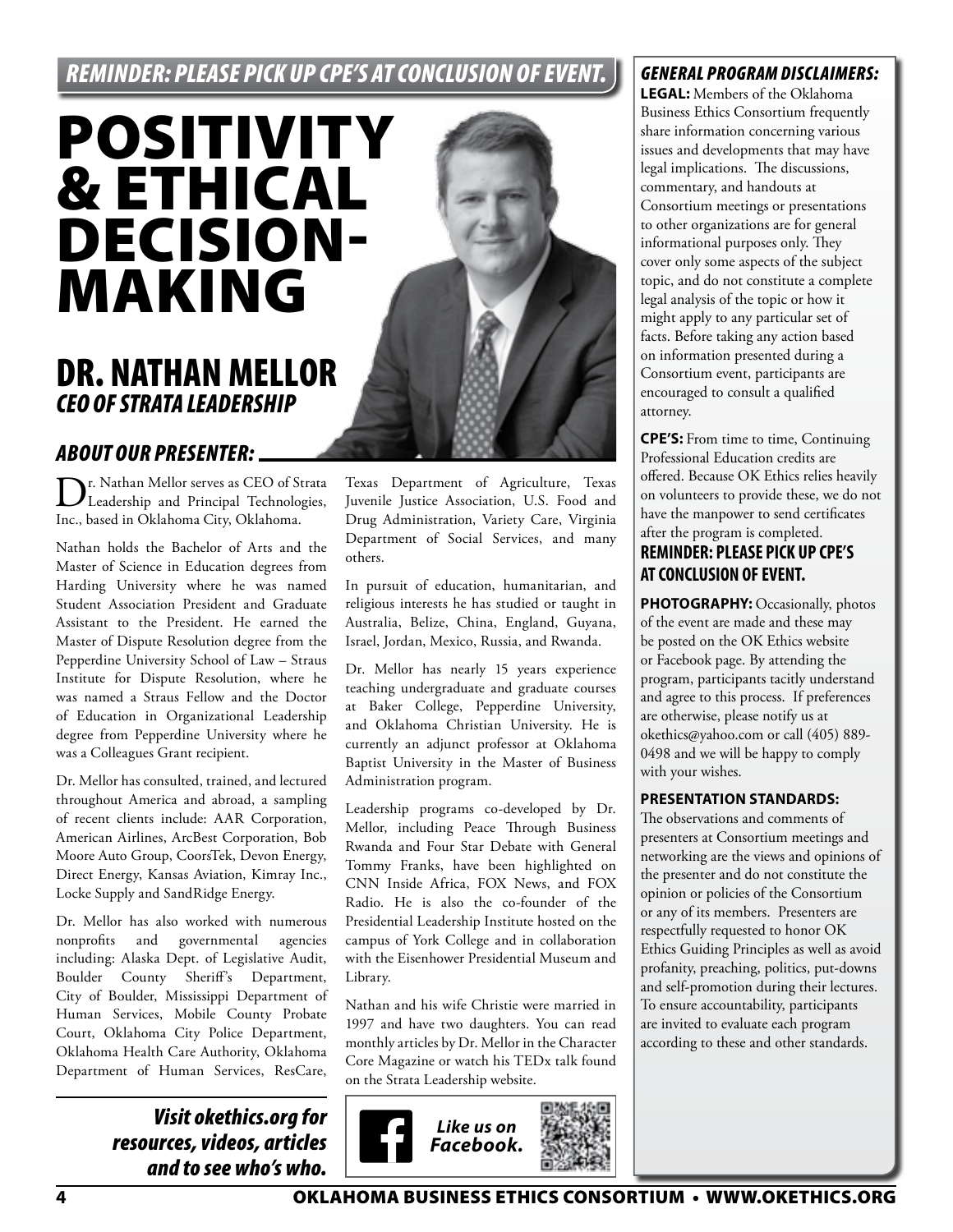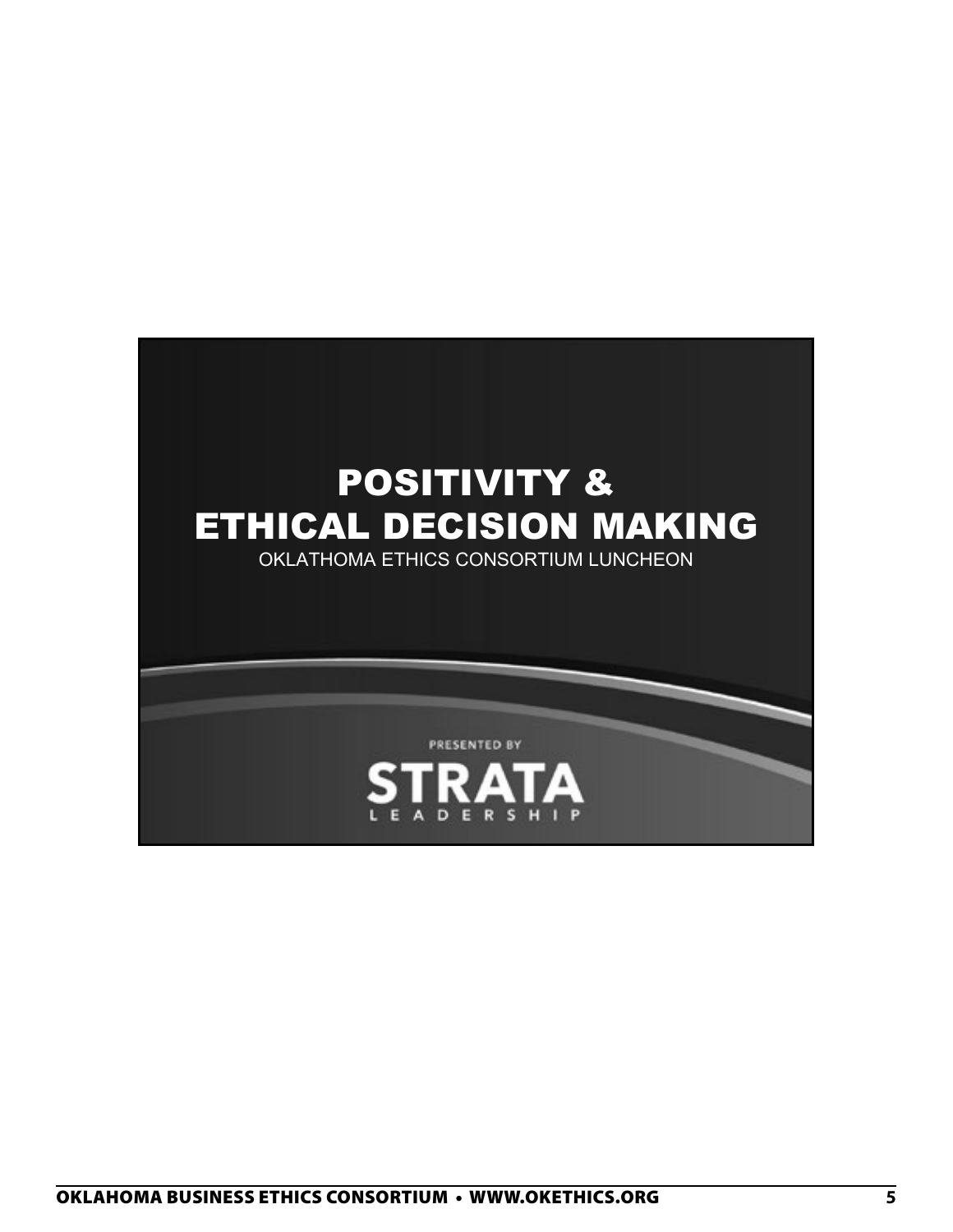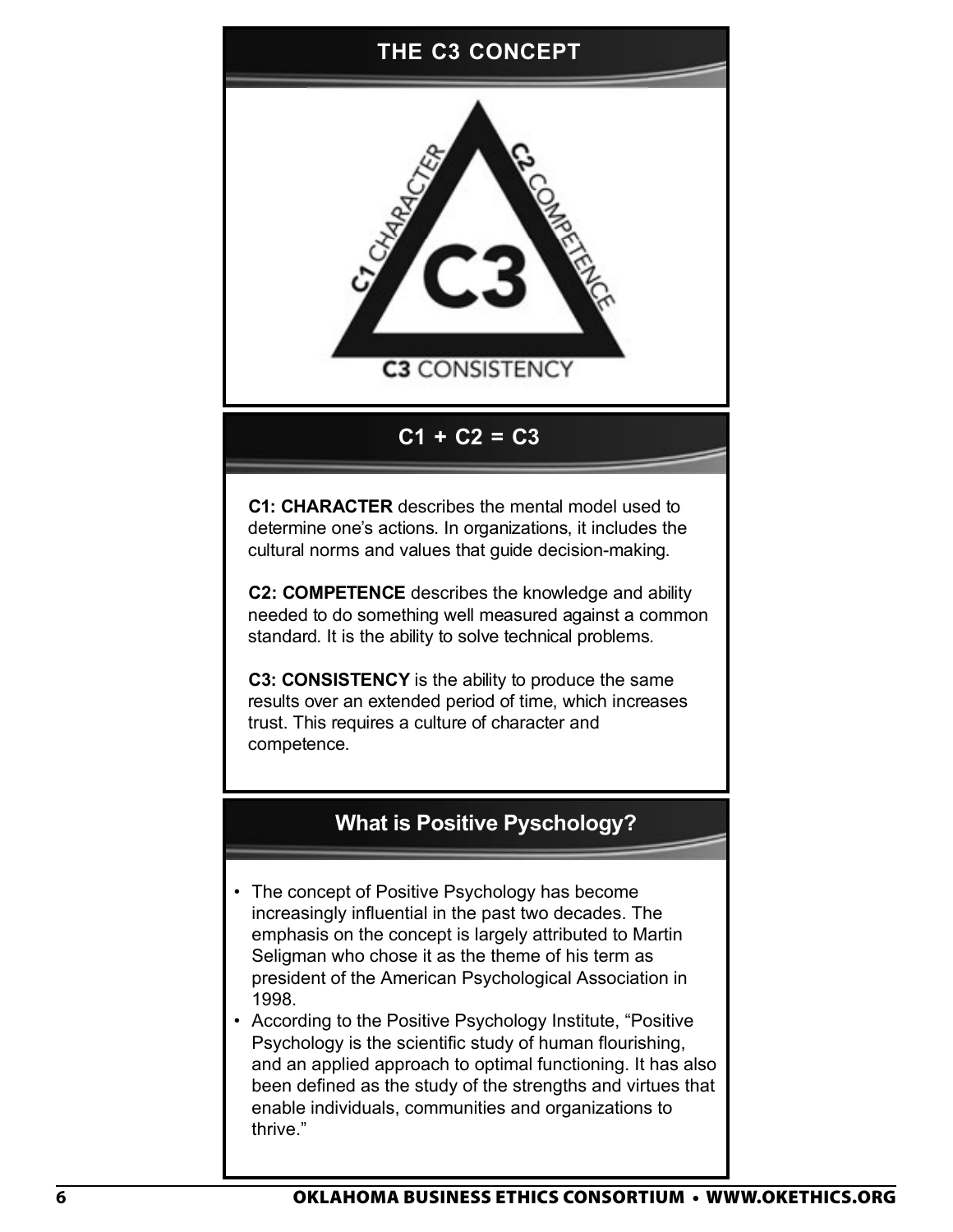### **What is Positive Pyschology?**

- Positive Psychology suggests the field of psychology should not be limited to healing pathology but should include a scientific approach to considering the factors that contribute to a "life worth living."
- Positive Psychology has expanded the mission of the field of psychology and the research that has emerged provides insights into what allows people to enjoy pursue greater happiness in life. 2/8/2016
- Positive Psychology is not "Happyology" as it does not just seek a pleasant life or more positive emotion. It is the pursuit of a good and meaningful life.

#### **What is Positive Psychology?**

According to Martin Seligman's 2004 TED Talk, "The New Era in Positive Psychology", Positive Psychology should be:

- 1. as concerned with strengths as weakness
- 2. as interested in building the best things in life as in repairing the worst
- 3. as concerned with making the lives of normal people fulfilling and with nurturing high talent as with healing pathology.



2/8/2016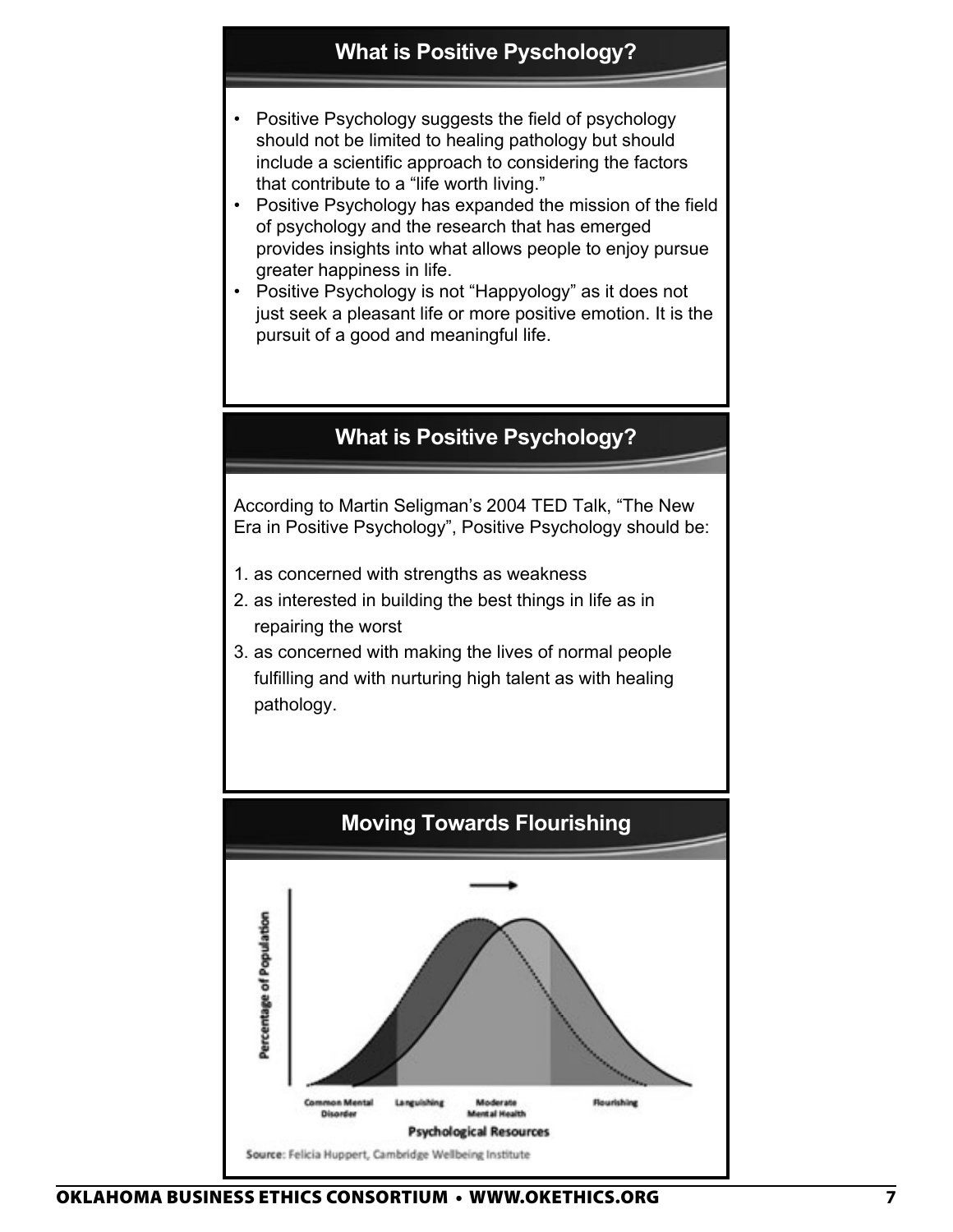Positivity is defined as "maintaining a good attitude, even when faced with difficulty."

#### **Why is Positivity Important to Ethical Decision Making?**

- According to the Gallup's, State of the American Workplace, 2013:
- My supervisor ignores me: **57%** Not Engaged, \_\_40%\_Actively Disengaged, \_\_2%\_Engaged
- My supervisor focuses on my weaknesses or negative characteristics: <u>33%</u>\_Not Engaged, \_22%Actively Disengaged, \_45% Engaged.
- My supervisor focuses on my strengths or positive characteristics: 38% Not Engaged,
	- <u>\_1%</u> Actively Disengaged, <u>61%</u> Engaged.

### **Approaches for Staying Positive in the Face of Adversity**

- See the big picture (don't have tunnel vision).
- Be intentional (protect your brain).
- Stay connected to what matters most (contribute to the well-being of others).

2/8/2016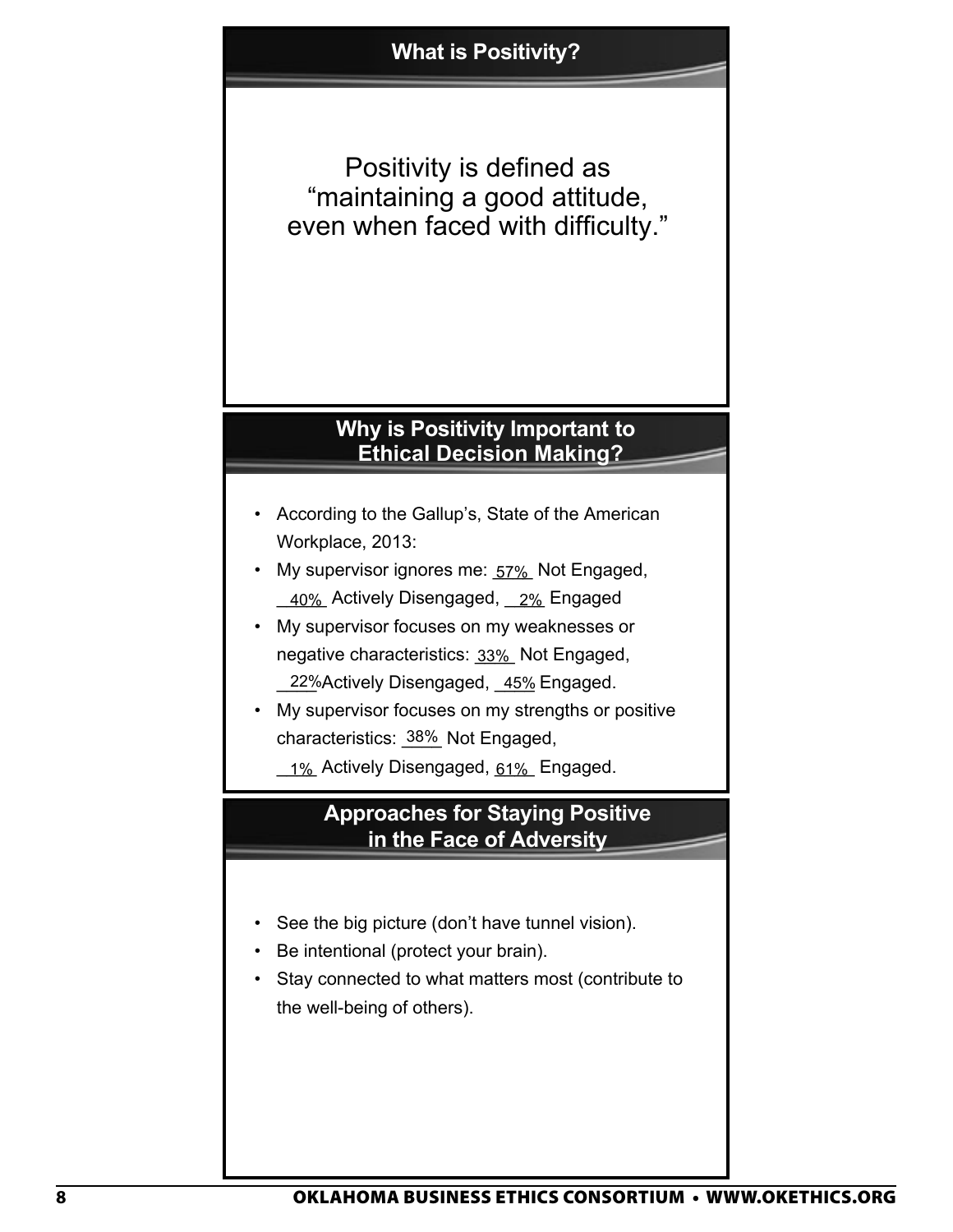## **Practical Tools for Dealing with Negativity in the Workplace**

- Express Gratitude (Be specific).
- Focus on Strengths (Consider what is working).
- Set Goals (Continual and Terminal).
- Stay Connected.